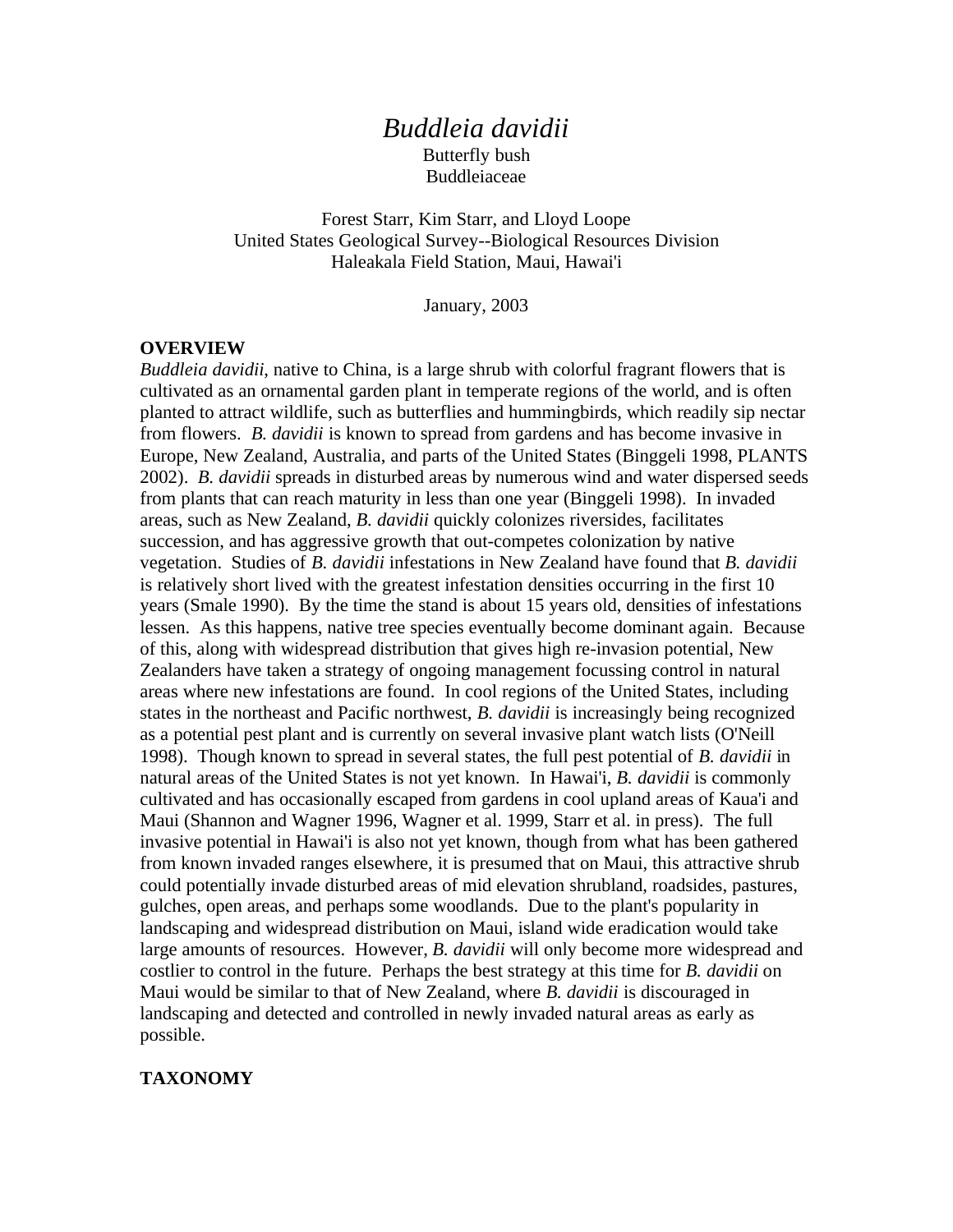**Family:** Buddleiaceae (Butterfly bush family) (Wagner et al. 1999). The genus has also been placed in Scrophulariaceae, Buddlejaceae, and Loganiaceae (GRIN 2002).

**Latin name:** *Buddleia davidii* Franch. (Wagner et al. 1999).

**Synonyms:** *Buddleja davidii, Buddleia variabilis* Hemsl., *B. magnifica* Hort., *B. nanoensis* Hort. (Bailey and Bailey 1976, Brickell and Zuk 1997).

**Common names:** Butterfly bush, Buddleia bush, summer lilac, orange eye butterfly bush (Neal 1965, Brickell and Zuk 1997, Bailey and Bailey 1976).

**Taxonomy:** *Buddleia* is a genus of about 100 species of evergreen, semi-evergreen, and deciduous shrubs, trees, vines, and herbs from riversides, rocky, and scrub areas of tropical and subtropical Asia, Africa, and North and South America (Brickell and Zuk 1997, Wagner et al. 1999). *Buddleia davidii* is a variable species with many named cultivars, most varying in flower color (Bailey and Bailey 1976, Wagner et al. 1999). **Nomenclature:** The genus is named in honor of Reverend Adam Buddle (1660-1715), English botanist and vicar of Farmbridge in Essex (Wagner et al. 1999). The species is named after the French missionary and naturalist Father Armand David, who discovered the species in 1869 (Turner and Wasson 1997).

**Related species in Hawai'i:** Other *Buddleia* species cultivated in Hawai'i include: *B. asiatica, B. japonica,* and *B. madagascariensis* (Neal 1965). *B. asiatica* is naturalized on O'ahu, Moloka'i, Lana'i, Maui, and Hawai'i (Wagner et al. 1999, Oppenheimer and Bartlett 2000) and is a fairly widespread weed in moist lowland areas. *B. madagascariensis*, with bird dispersed fruit, is naturalized on Kaua'i, O'ahu, Maui, and Hawai'i (Wagner et al. 1999, Lorence and Flynn 1999) and is becoming more recognized as a potentially invasive species in moist temperate climates.

#### **DESCRIPTION**

Deciduous or semi-evergreen shrubs. Stems up to 3-5 m. Leaves opposite, lance shaped, deep green above, lower surface white-tomentose, margins finely toothed, up to 9-25 cm long. Flowers densely clustered in cones born at the tips of canes. Corolla tube 9-12 mm long, lilac with orange eye, fragrant, in erect or nodding spikes to 25 cm long. Some of the different flower colors obtainable include pink, purple, mauve, red, blue, orange, yellow, and white. There are numerous cultivars named, such as 'Black Knight', with dark purple/blue flowers and 'Pink Delight' with bright pink flowers. Fruit is a two valved capsule that splits downwards to release about 50 seeds. Capsules about 8 mm long. Seeds are very small and elongated at either end into a pointed wing. (Neal 1965, Williams 1979, Brenzel 1995, Wagner et al. 1999).

## **BIOLOGY & ECOLOGY**

**Cultivation:** *B. davidii* is a popular ornamental plant often grown in gardens to form a hedge, specimen plant, or in borders. This shrubby plant has numerous attractive and fragrant flowers clustered in conicle panicles born at the tips of arching branches and is often grown to attract wildlife such as butterflies and hummingbirds which sip nectar from flowers. *B. davidii* is attractive in shrub or perennial borders and is suitable for containers (Fell 1993). *B. davidii* prefers full sun and good drainage, but thrives in any soil type (Turner and Wasson 1997). In cold climates the soft wood freezes to the ground, but roots remain hardy (Fell 1993). In Hawai'i, *B. davidii* is widely cultivated.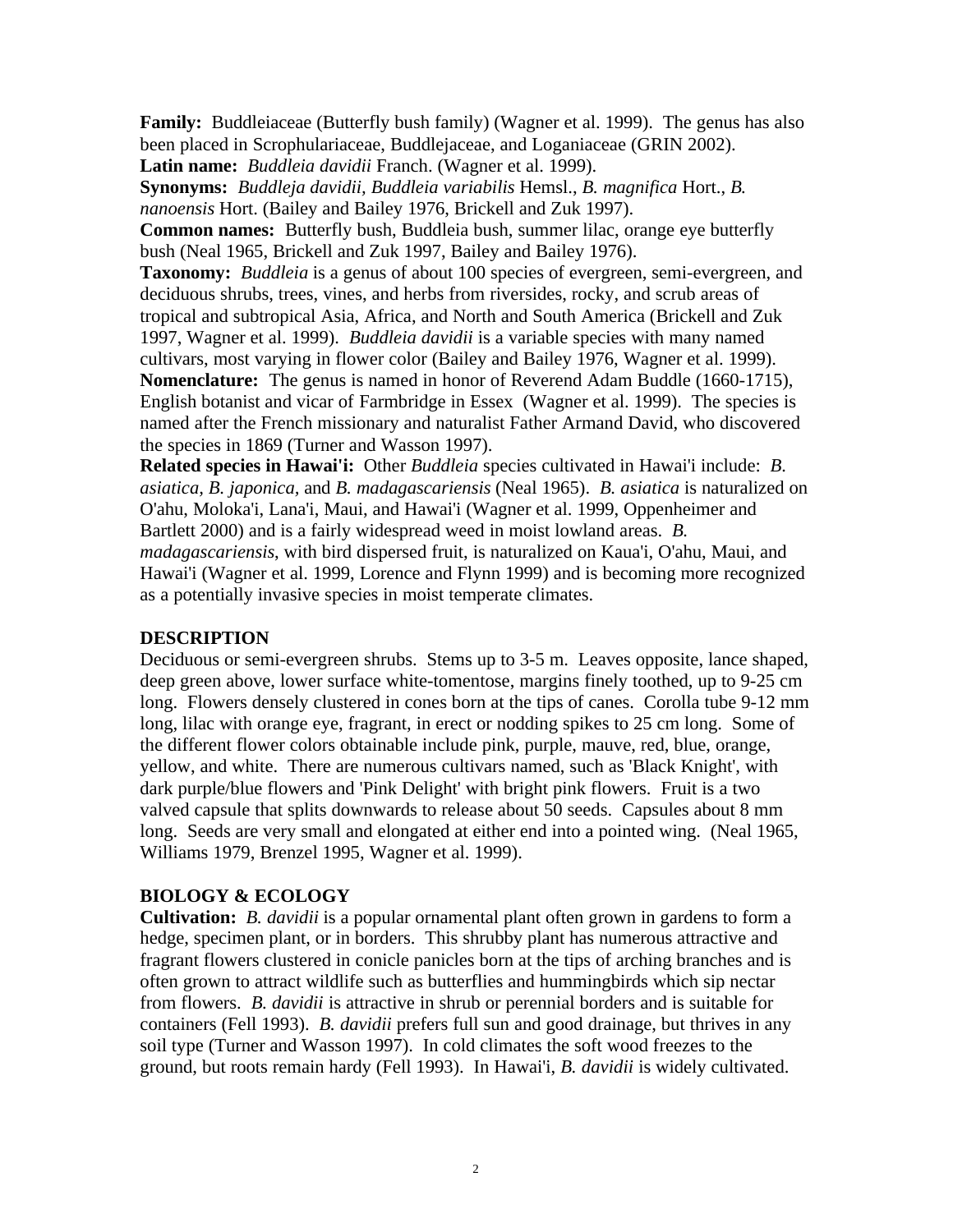On Maui, it is widely cultivated and especially popular in cooler climates and mid elevations, such as Kula.

**Invasiveness:** *B. davidii* has become a pest in several places where it is cultivated, such as Great Britain, New Zealand, Australia, and the United States (Binggeli 1998, PLANTS 2002). Plants produce numerous wind born seeds that readily germinate in disturbed areas nearby plantings. Plants are aggressive and infestations quickly form dense, shrubby, monotypic thickets that can out-compete and inhibit reproduction of other vegetation. According to the Pacific North West Natives and the Native Plant Society of Oregon's internet list (PNW and NPSO list) species of *Buddleia* (*B. alternifolia, B. davidii*) are forming riparian monocultures along Salmon Creek and in Lake Oswego area where it displaces native willows which are essential for native butterflies. *B. davidii* facilitates succession, attracts wildlife such as insects which attract birds, and facilitates invasion by other species (Binggeli 1998). *B. davidii* can tolerate a wide range of climatic conditions, including oceanic, continental, and Mediterranean, though it does not favor wet conditions, and prefers dry open disturbed sites such as roadsides, streams, new developments, abandoned areas, wastelands, pastures, open woodlands, and scree slopes (Binggeli 1998).

**Pollination:** Potential pollinators of *B. davidii* include butterflies, bees, hummingbirds, and other insects, that often visit the flowers to feed on the honey scented nectar (Dole 1997, Turner and Wasson 1997, Binggeli 1998). In New Zealand, almost all native butterfly species have been observed sipping nectar from *B. davidii* (Binggeli 1998).

**Propagation:** *B. davidii* is propagated from cuttings or by seed (Brickell and Zuk 1997). "*B. davidii* starts flowering and fruiting after 1 year, although some panicles may be present within the first year. It has a large seed output at approximately 3 million seeds per 'average' plant (Binggeli, 1998). As stated above, some varieties and hybrids have a lower rate of viable seeds.

**Dispersal:** "The small and light seeds (50-100 per fruit and 315,000 seeds/kg) can be carried great distances by the wind and occasionally by cars. They have deep dormancy and may remain in the soil for many years" (Binggeli, 1998).

**Pests and diseases:** *Buddleia* have very few pests but are susceptible to caterpillars, weevils, mullein moth, spider mites, fungal leaf spots and dieback (Brickell & Zuk 1996).

#### **DISTRIBUTION**

**Native range:** *B. davidii* is native to central and south-western China from Tibet to Hubei at elevations up to 2,600 m (8,530 ft) (Turner and Wasson 1997, Binggeli 1998). GRIN (2002) lists the native range as China: Gansu, Guangdong, Guangxi, Guizhou, Hubei, Hunana, Jiangsu, Jiangxi, Shaanxi, Sichuan, Xizang, Yunnan, and Zhejiang. The average temperature in these regions is about 32-50 F (0-10 C) in January and 68-86 F (20-30 C) in July and the average annual rainfall is about 40-80 in (100-200 cm) (Hammond 1986).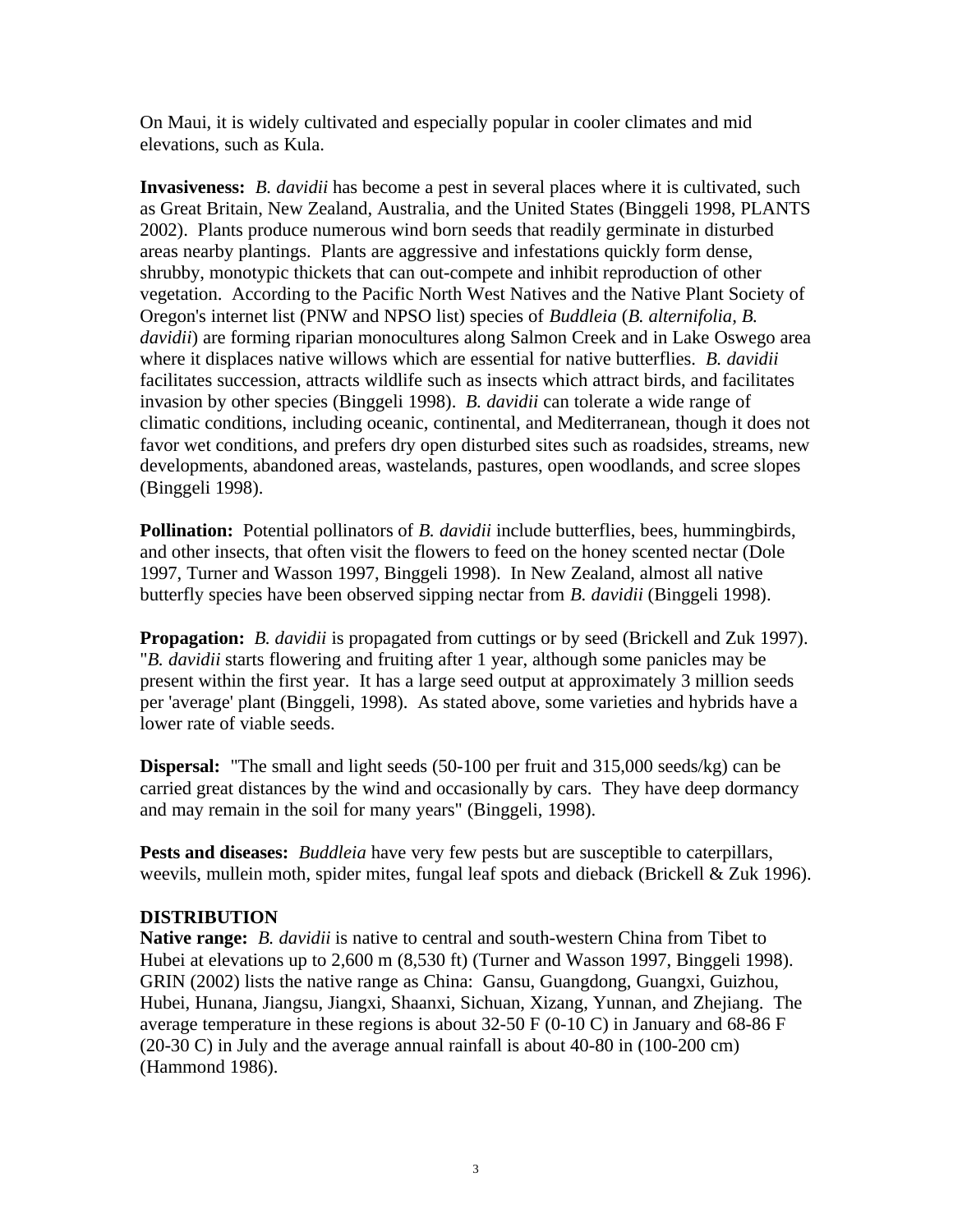**Global distribution:** *B. davidii* is naturalized in parts of Europe, New Zealand, Australia, and the United States (Binggeli 1998, PLANTS 2002). The Missouri Botanical Garden's (2002) specimen database listed the following collections and location information. USA: Missouri, 160 m (525 ft), 38.36N 90.15W; North Carolina, 320 m (1,050 ft), 35.26N 84.00W; Washington, 100 m (328 ft), 48.28N 121.47 W. Mesoamerica: Panama, 5,600 ft (1,707 m), 8.30N 82.15W. South America: Bolivia, 3,300 m (10,827 ft), 16.31S 68.05W; Ecuador, 240-3,800 m (787-12,467 ft), 00.12S-00.41S 76.26W-78.31W. Asia: Republic of Georgia, 0-10 m (0-33 ft), 41.42.14N 041.43.06E.

In Europe, *B. davidii* was first introduced to Britain from China in the 1890's (Binggeli 1998). It rapidly invaded disturbed sites, including areas that were scarred from bombs in World War II, mining towns, road cuts, and new developments (Dole 1997). *B. davidii* is now widespread in European cities, with the northern limit at Bergen, Norway, and most commonly observed from Glasgow southwards, forming monotypic stands in disturbed sites (Binggeli 1998). *B. davidii* is now listed as one of the top 20 invasive weeds in England (OSU 2002).

In New Zealand, *B.davidii* is widespread in disturbed riparian habitat where it alters the course of natural succession and inhibits reproduction of native seedlings (Binggeli 1998) *B. davidii* also invades forestry plantations, quickly forming monotypic thickets and inhibiting the growth of newly planted seedlings. In National Park areas, *B. davidii* interferes with scenic vistas and makes some areas impassible (Williams 1979). A heavy infestation in New Zealand occurs at Te Urewera National Park. This area is at an elevation of 300-400 m (984-1,312 ft) with a mild, humid climate, annual temperatures of 10-12.5 C (50-54.5 F), and annual rainfall amounts of about 1,500 mm (59 in) (Smale 1990).

In Australia, *B. davidii* is found here and there in open woodlands (Binggeli 1998).

In Canada, *B. davidii* was listed as an additional species of interest/concern and described as widespread in lower Fraser Valley of British Columbia (Haber 1996).

In the United States, *B. davidii* is documented from the following states: California, Connecticut, Georgia, Hawai'i, Kentucky, Maryland, Massachusetts, Michigan, New Jersey, New York, North Carolina, Ohio, Pennsylvania, Puerto Rico, South Carolina, Tennessee, Virginia, Washington, and West Virginia (PLANTS 2002). *B. davidii* colonizes roadsides, streams, and disturbed areas in many of these states. In California, *B. davidii* is known from coastal counties of both northern and southern California at elevations between sea level and 656 ft (200 m) (CalFlora 2002). An infestation in Lake Oswego, Oregon, is displacing native willows which are essential to native butterflies there (O'Neill 1998). In Hawai'i, *B. davidii* is sparingly naturalized in at least Koke'e Park, Kaua'i and in the Kula area of Maui.

**State of Hawai'i distribution:** In Hawai'i, *B. davidii* is widely cultivated and sparingly naturalized at least on Kaua'i and Maui (Shannon and Wagner 1996, Wagner et al. 1999,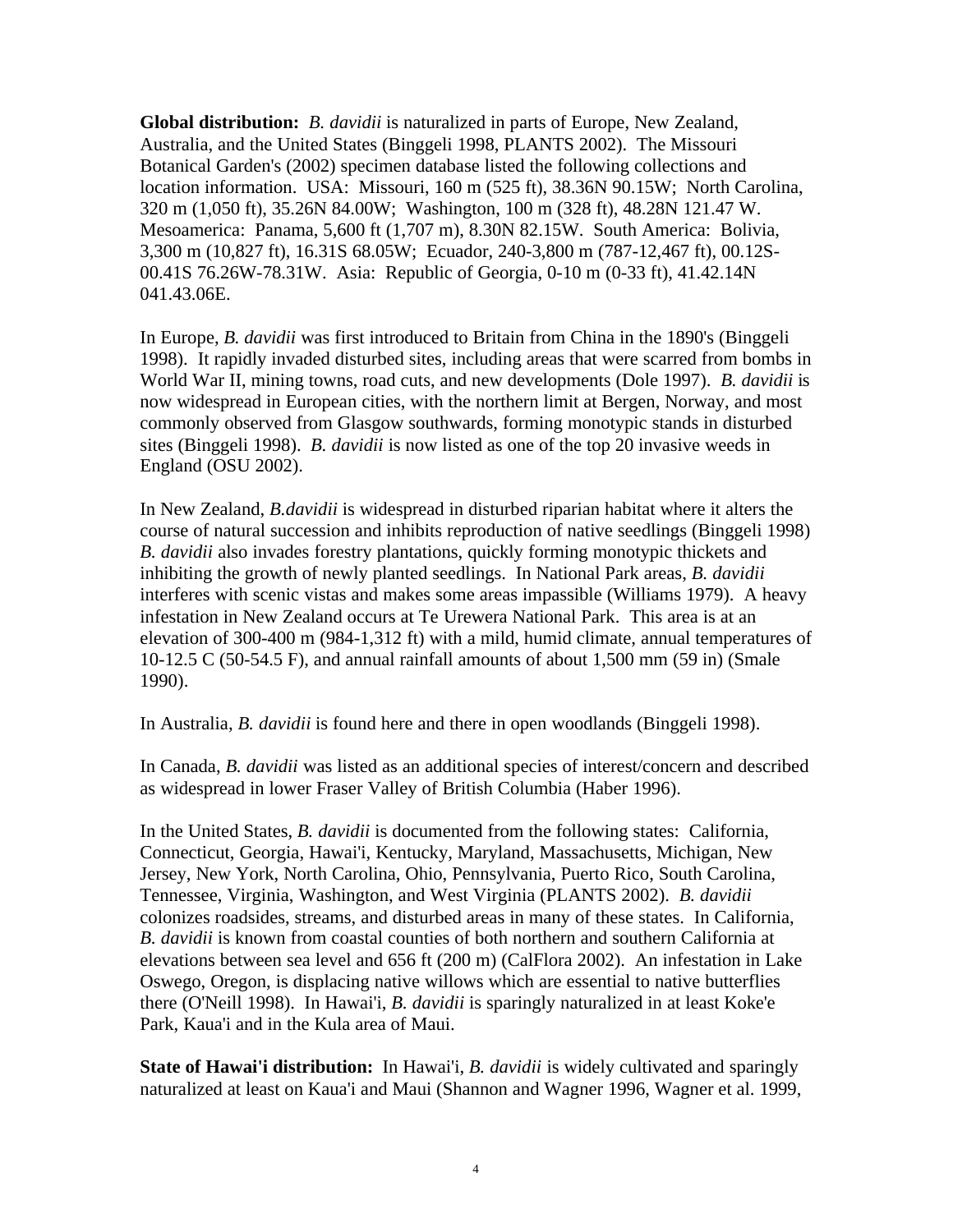Starr et al. in press). On Kaua'i, *B. davidii* is sparingly naturalized from plantings in Koke'e State Park, elevation 1,158 m (3,800 ft), in secondary forest and remnant mixed mesophytic forest with *Acacia koa* and *Metrosideros polymorpha* (Shannon and Wagner 1996). The area receives about 60-80 in (152-203 cm) rainfall annually (Juvik and Juvik 1998). *B. davidii* is also reported to be a target for weed control on O'ahu (Monroe Bryce pers. comm.).

**Island of Maui distribution:** On Maui, *B. davidii* is sparingly cultivated near Iao, West Maui, and widely cultivated in cool, moist to arid, mid elevation residential areas of "Upcountry" East Maui, including Ha'iku, Makawao, Pukalani, Pi'iholo, Olinda, Kula, and Keokea. It is just now beginning to show signs of spread into nearby pastures from plantings in Kula, elevation 3,800 ft (1,158 m) in a residential / pasture setting. The area receives about 40-60 in (102-152 cm) rainfall annually (Juvik and Juvik 1998). The flower color of the naturalizing population is purple with orange, but there are many other flower colors being grown, including red, white, blue, and deep purple. None of the other flower colors have been noted to be naturalized yet. It is possible that other naturalized locations exist and were missed during island wide surveys, but there are currently no large infestations, and it is likely that *B. davidii* is just now beginning to spread.

## **CONTROL METHODS**

**Physical control:** In New Zealand, plants that are merely cut will resprout (Smale 1990). In addition, plants buried by river sediment or knocked down by wind storms continued to grow by sending up new shoots from the base (Smale 1990). Seedlings may be hand picked, however, because of its preference for highly disturbed sites, hand picking may result in increased disturbance and increased populations of *B. davidii*. Hand picking of seedlings may be successful if followed by quickly establishing a ground cover of a desired species which will inhibit resprouting of *B. davidii* (Binggeli 1998). It may be possible to dig plants up, but again, disturbance encourages seedling growth and should be avoided if possible.

**Chemical control:** Veitch (1997) recommends cutting the plant down and treating the stump with the following herbicide mix (Escort herbicide 10 grams, Roundup herbicide 1 liter, Pulse surfactant 5 ml, water 2 liters, and a vegetable marker dye). In Hawai'i, it is likely that *B. davidii* could be treated like other woody shrubs with either a cut stump, foliar, or basal bark application of herbicide, such as triclopyr or glyphosate.

**Biological control:** A program in New Zealand has begun to consider biological controls to prevent further spread of *B. davidii* in forestry plantations. A species of weevil, *Cleopus japonicus* (Coleoptera: Curculionidae), was tested as a potential biological control agent for *B. davidii*. Tests showed that feeding damage caused by the weevil can result in a significant reduction in stem length and biomass and can even cause death in some plants (Brockerhoff et al. 1999). In addition, a stem boring beetle, *Mecyslobus erro*, is also being considered for biological control of *B. davidii* in New Zealand.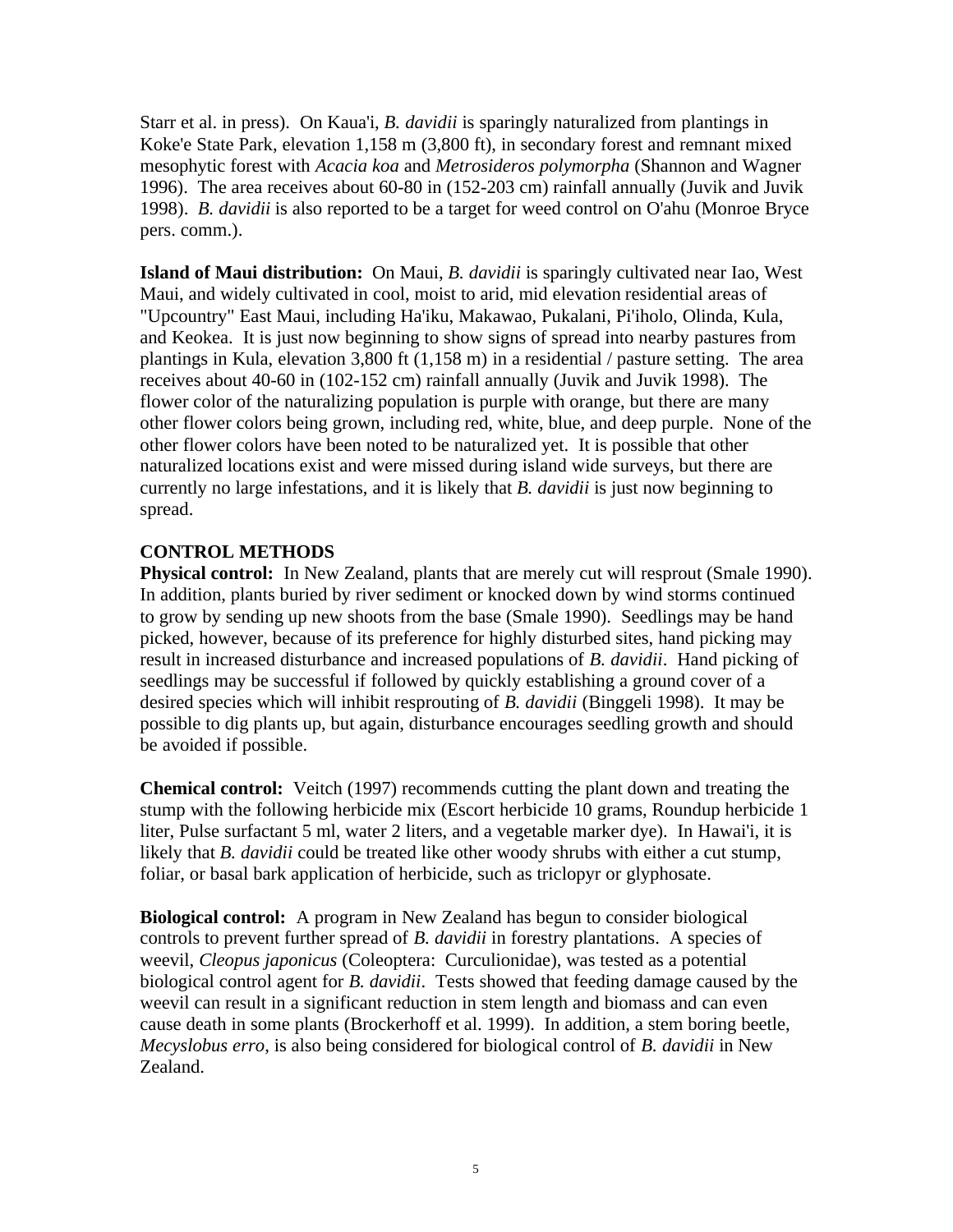**Cultural control:** The residents of Maui could be discouraged from planting *B. davidii* or other species that have the potential to escape and become pests.

**Noxious weed acts:** *B. davidii* is not listed as noxious in the United States. However, several postings on the internet report *B. davidii* as invasive, including: Invasive plants of Canada, the Georgia Native Plant Society, the Pacific Northwest Exotic Pest Plant Council, who listed it as "most invasive - regional (highly to moderately invasive but still with a potential to spread); and the Exotic Invasive Vegetation in Rhode Island website (http://www.edc.uri.edu/homeasyst/hlipage/exotics.html) listed *B. davidii* is a new problem for riparian areas of Rhode Island.

# **MANAGEMENT RECOMMENDATIONS**

*B. davidii* is widely planted on Maui and is beginning to show signs of spread in Kula. With a notoriously invasive history in other cool, mild climates it seems likely that *B. davidii* is well poised to invade similar areas of Maui. In other invaded ranges, *B. davidii* tends to colonize disturbed areas, but has also invaded several natural riparian and wooded areas. In Hawai'i, only time will tell how invasive *B. davidii* will become. Efforts to slow the invasion in these areas include avoiding plantings of this species near natural areas and finding alternatives to use in landscaping. Newly naturalized plants should be monitored and controlled as early as possible to avoid large infestations.

## **REFERENCES**

Anisko, T. and U. Im. 2001. Beware of butterfly bush. *Amer. Nurseryman* 194(2): 46- 49.

Bailey, L.H. and E.Z. Bailey. 1976. *Hortus*. 3rd ed. Macmillan General Reference, NY.

Binggeli, P. 1998. *An Overview of Invasive Woody Plants in the Tropics*. School of Agricultural and Forest Sciences Publication Number 13, Unversity of Wales, Bangor.

Brenzel, K.N. 1995. *Sunset Western Garden Book*. Sunset Publishing Corp., Menlo Park, CA.

Brickell, C. and J. D. Zuk. 1997. *The American Horticultural Society A-Z Encyclopedia of Garden Plants*. DK Publishing, Inc., NY.

Brockerhoff, E.G., T. M. Withers, M. Kay, and W. Faulds. 1999. Impact of the defoliator *Cleopus japonicus* (Coleoptera: Curculionidae) on *Buddleja davidii* in the laboratory. *Proc. 52nd N.Z. Plant Protection Conf.* 113-118.

CalFlora. 2002. Information on California plants for eradication, research, and conservation. The CalFlora Database, Berkeley, CA. Available: http://www.calflora.org/ (Accessed: September 26, 2002).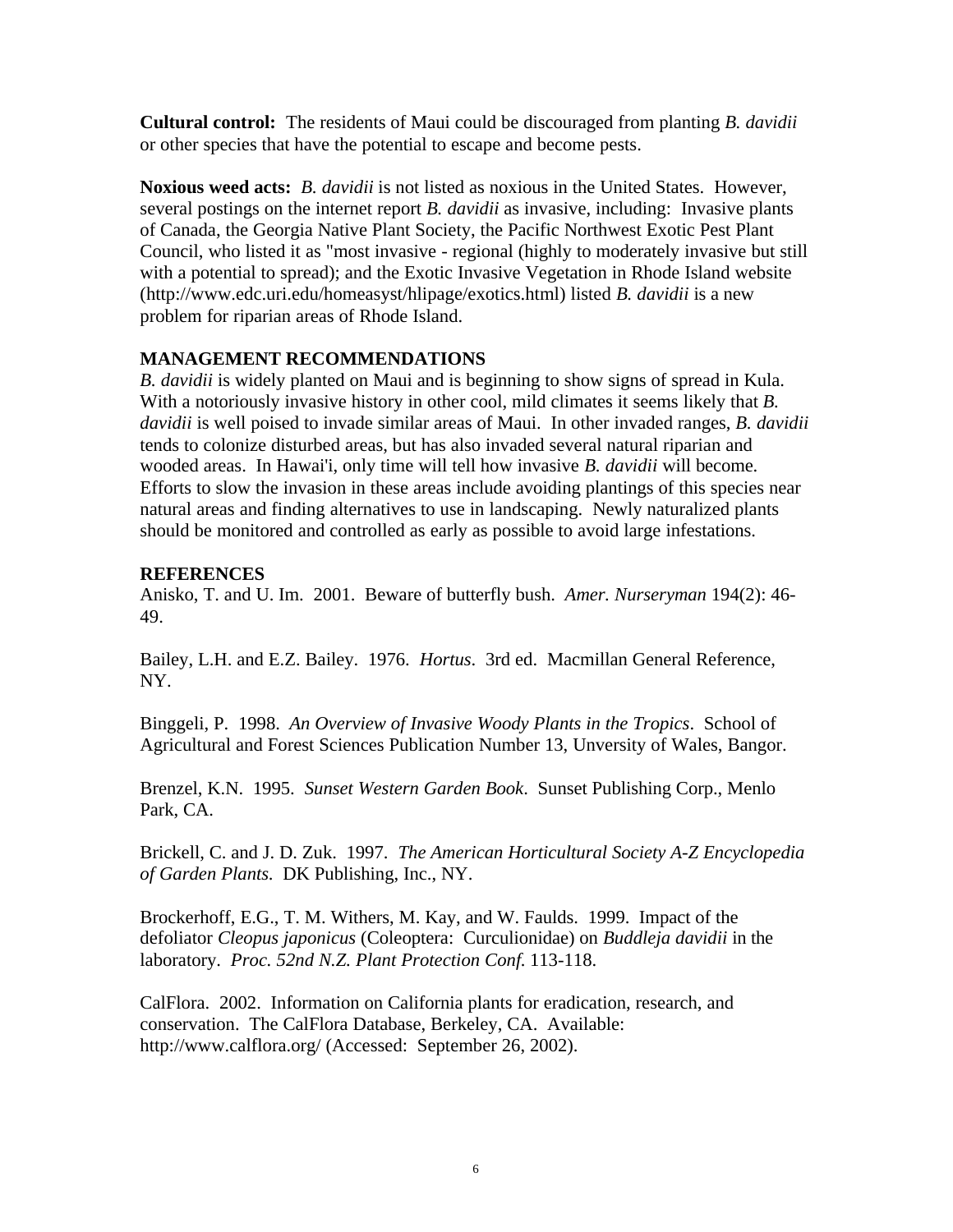Dole, C.H. 1997. *Buddleia*: Butterfly bush extraordinaire. Butterfly Gardeners' Quarterly, #12. Available: http://butterflywebsite.com/articles/bgq/buddleia.htm (Accessed: August 21, 2000).

Fell, D. 1990. *The Essential Gardener.* Michael Friedman Publishing Group, Inc., New York, New York.

GRIN (Germplasm Resources Information Network)*.* 2001. Online Database. United States Department of Agriculture, Agricultural Research Service, National Germplasm Resources Laboratory, Beltsville, MD. Available: http://www.ars-grin.gov/ (Accessed: September 26, 2002).

Haber, E. 1996. Invasive Plant of Canada: 1996 National Survey Results. Biodiversity Convention Offica Environment Canada. Available: http://infoweb.magi.com/~ehaber/survey.html (Accessed: August 21, 2000).

Hammond Incorporated. 1986. *Hammond Citation World Atlas*. Hammond Incorporated, Maplewood, NJ.

Juvik, S.P and J.O. Juvik. 1998. *Atlas of Hawai'i.* 3rd ed. Department of Geography, University of Hawai'i press, Honolulu, HI.

Karst, L. 1998. email. PNW and NPSO list *Buddleia* invasiveness. Email from list server. Available: http://csf.colorado.edu/northwest/nwnatives/jan98/msg00273.html (Accessed: July 6, 2000).

Lorence, D. and T. Flynn. 1999. New naturalized plant records for the Hawaiian Islands. Bishop Mus. Occas. Pap. 59(2): 3-6.

Missouri Botanical Garden. 2002. W3TROPICOS: Specimen database. Available: http://mobot.mobot.org/cgi\_bin/search\_vast (Accessed: September 20, 2002).

Neal, M. C. 1965. *In Gardens of Hawai'i.* Bernice P. Bishop Museum Special Publication 40, Bishop Museum Press, Honolulu, HI.

O'Neill, K. 1998. PNW and NPSO list *Buddleia* invasiveness. Email from list server. Available: http://csf.colorado.edu/northwest/nwnatives/jan98/msg00266.html (Accessed: July 6, 2000).

Oppenheimer, H.L. and R.T. Bartlett. 2000. New plant records from Maui, O'ahu, and Hawai'i Islands. *Bishop Mus. Occas. Pap.* 64(2): 1-10.

OSU (Oregon State University). 2002. Landscape plants: images, identification, and information. Oregon Master Gardener Association and Oregon State University, Corvallis, OR. Available: http://oregonstate.edu/dept/Idplants/index.htm (Accessed: September 26, 2002)